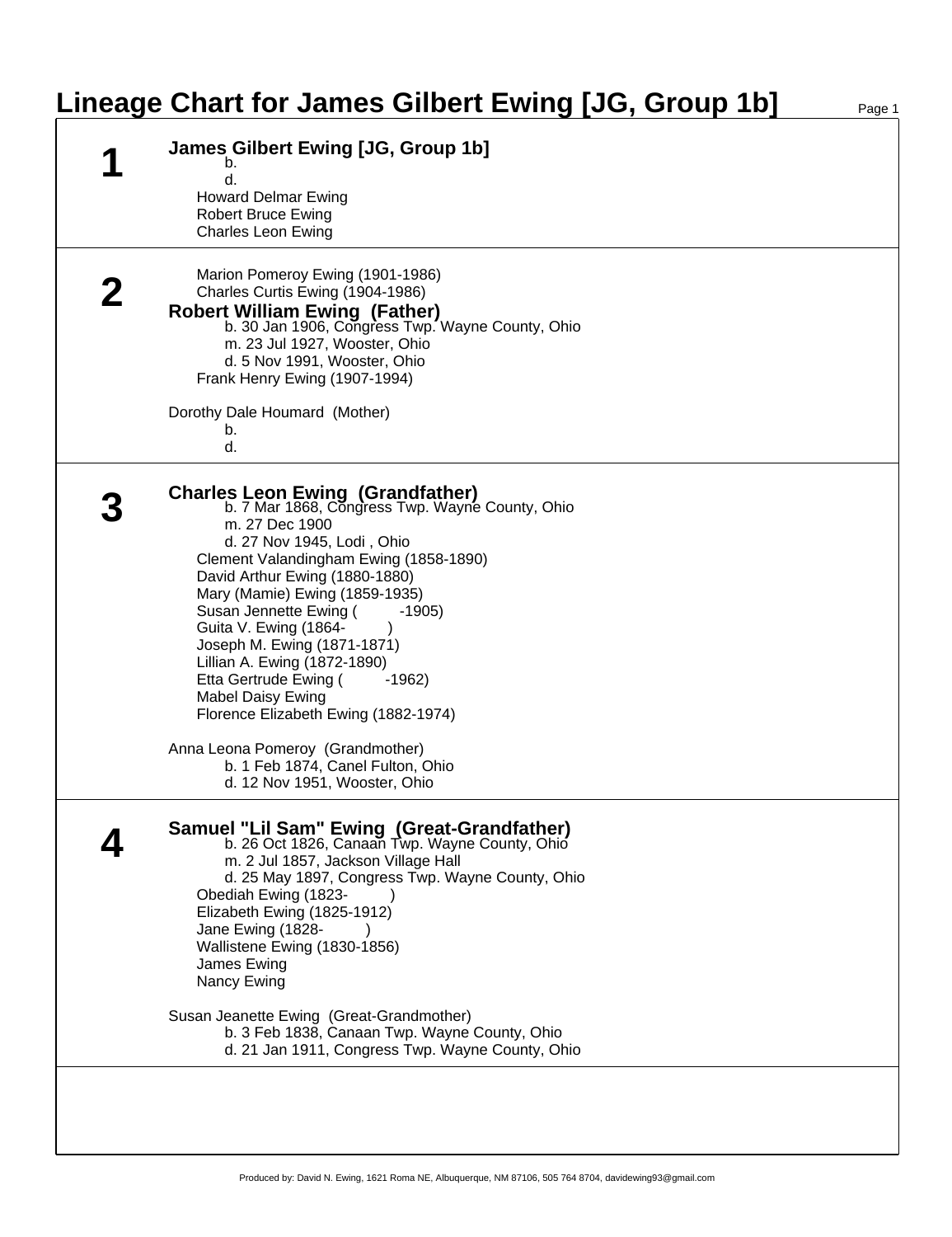## **Lineage Chart for James Gilbert Ewing [JG, Group 1b]**

| <b>William Ewing Jr. (2nd Great-Grandfather)</b><br>b. 16 Jan 1797, Sherman Valley, Pennsylvania<br>m. 1820<br>d. 2 Aug 1852, Canaan Twp. Wayne County, Ohio<br>Susannah Ewing (1798-1878)<br>James Ewing (1801-<br>Jane Ewing (1803-1881)<br>Samuel Ewing (1805-1892)<br>John Ewing (1807-1863)<br>Alexander Ewing (1809-1885)<br>Joseph Ewing (1812-<br>Mary Ewing (1814-<br>Simon Ewing (1816-1897)<br>Hiram Ewing (1819-<br>Elizabeth Ewing (1799-1799) |
|-------------------------------------------------------------------------------------------------------------------------------------------------------------------------------------------------------------------------------------------------------------------------------------------------------------------------------------------------------------------------------------------------------------------------------------------------------------|
| Elizabeth Glass (2nd Great-Grandmother)<br>b. 2 Jul 1801, Yellow Creek, Ohio<br>d. 22 Feb 1881, Canaan Twp. Wayne County, Ohio                                                                                                                                                                                                                                                                                                                              |
| William Ewing Sr. (3rd Great-Grandfather)<br>b. 7 Oct 1775, Sherman Valley, Pennsylvania<br>m. 1795, Sherman Valley, Penn<br>d. 27 Jun 1856, Canaan Twp. Wayne County, Ohio<br>Mary Ewing<br>Isabel Ewing.<br>Jean Ewing<br><b>Margaret Ewing</b><br>Susie Ewing<br>Sarah Ewing<br>John Ewing (Abt 1798-1863)<br>Samuel Jr. Ewing                                                                                                                           |
| Agnes White (3rd Great-Grandmother)<br>b. 8 Dec 1775, Sherman Valley, Pennsylvania<br>d. 13 Jan 1846, Canaan Twp. Wayne County, Ohio                                                                                                                                                                                                                                                                                                                        |
| <b>Samuel Ewing (4th Great-Grandfather)</b><br>b. Feb 1751, Chester County, Pennsylvania<br>m. Abt Apr 1773<br>d.<br>James Ewing (1754-1831)<br>Alexander Ewing (Abt 1756-1839)<br>Martha Ewing (1758-<br>Jane Ewing (1760-1837)<br>Jean Neal (4th Great-Grandmother)<br>b. Abt 1758<br>d.                                                                                                                                                                  |
| Alexander ("Jr" & "The Younger") Ewing (Cir 1693-1752)<br>Esther Ewing (1697-<br>John Ewing (1699-1754)<br>Henry Ewing (1701-Bef 1782)<br>Samuel Ewing (1701-1773)<br>Thomas Ewing (1704-                                                                                                                                                                                                                                                                   |